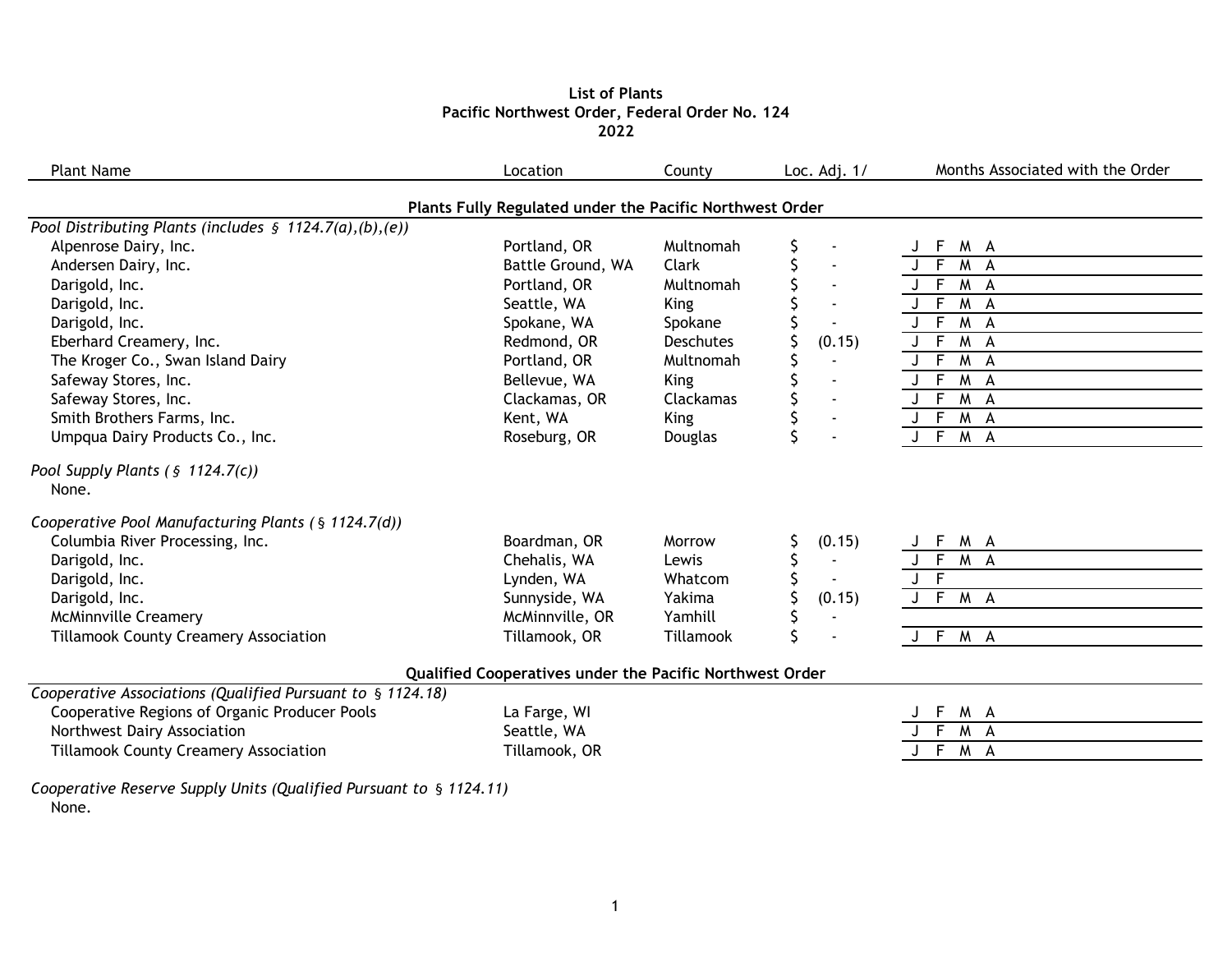#### **List of Plants Pacific Northwest Order, Federal Order No. 124 2022**

| Plant<br>Name | _ocation | ∟ount∨ | . .<br>8 N N<br>LOC<br>ru. | Order<br>Montr<br>the<br>. Associate <sup>,</sup><br>witi |
|---------------|----------|--------|----------------------------|-----------------------------------------------------------|
|               |          |        |                            |                                                           |

*Cooperative Reserve Supply Units (Qualified Pursuant to* § *1124.11)*

None.

|                                     |          |                      |               |        | Plants Fully Regulated under Other Federal Orders Distributing or Transferring Fluid Milk Products into the Marketing Area (§ 1124.8(a)) |
|-------------------------------------|----------|----------------------|---------------|--------|------------------------------------------------------------------------------------------------------------------------------------------|
| <b>Alexandre Family Creamery</b>    | F.0.51   | San Leandro, CA      | Alameda       | (0.10) | J F M A                                                                                                                                  |
| Aurora Organic Dairy                | F.0.32   | Platteville, CO      | Weld          | 0.55   | $J$ F<br>M A                                                                                                                             |
| C.F. Burger                         | F.O. 33  | Detroit, MI          | Wayne         | (0.10) |                                                                                                                                          |
| Clover-Stornetta Farms              | F.O. 51  | Petaluma, CA         | Sonoma        | (0.10) | J F<br>M A                                                                                                                               |
| Fairlife, LLC                       | F.O. 33  | Coopersville, MI     | Ottawa        | (0.10) | M A<br>$\mathsf{J}$                                                                                                                      |
| Fairlife, LLC                       | F.O. 131 | Goodyear, AZ         | Maricopa      | 0.45   |                                                                                                                                          |
| <b>Farmers All Natural Creamery</b> | F.0.32   | Wellman, IA          | Washington    | (0.10) |                                                                                                                                          |
| HP Hood LLC                         | F.0.1    | Batavia, NY          | Genesee       | 0.30   | W                                                                                                                                        |
| HP Hood LLC                         | F.0.1    | Oneida, NY           | Madison       | 0.60   | M                                                                                                                                        |
| HP Hood LLC                         | F.O. 51  | Sacramento, CA       | Sacramento    | (0.20) | $J$ F<br>M A                                                                                                                             |
| HP Hood LLC                         | F.0.1    | Winchester, VA       | Frederick     | 0.90   | $J \top$<br>M A                                                                                                                          |
| Jackson's Dairy                     | F.O. 32  | Hutchinson, KS       | Reno          | 0.30   | J F M A                                                                                                                                  |
| The Kroger Co., Mountain View Foods | F.O. 32  | Denver, CO           | Denver        | 0.65   | J F M A                                                                                                                                  |
| <b>Model Dairy</b>                  | F.O. 51  | Reno, NV             | Washoe        | (0.20) |                                                                                                                                          |
| Nestle USA, Inc.                    | F.0.33   | Anderson, IN         | Madison       | 0.10   | J F<br>M A                                                                                                                               |
| Ninth Avenue Foods                  | F.O. 51  | City of Industry, CA | Los Angeles   | 0.20   | $J \overline{F}$<br>$M$ A                                                                                                                |
| Producers Dairy Foods, Inc.         | F.O. 51  | Fairfield, CA        | Solano        | (0.10) | $J \overline{F}$<br>M A                                                                                                                  |
| Safeway Stores, Inc.                | F.O. 32  | Denver, CO           | Denver        | 0.65   | M                                                                                                                                        |
| Safeway Stores, Inc.                | F.O. 51  | San Leandro, CA      | Alameda       | (0.10) | $J$ F<br>M A                                                                                                                             |
| Saputo Dairy Foods USA, LLC         | F.0.1    | Dehli, NY            | Delaware      | 0.80   | M A<br>$J \overline{F}$                                                                                                                  |
| Saputo Dairy Foods USA, LLC         | F.O. 51  | Gustine, CA          | Merced        | (0.20) | M A<br>J F                                                                                                                               |
| Saputo Dairy Foods USA, LLC         | F.O. 126 | Sulphur Springs, TX  | Hopkins       | 1.10   |                                                                                                                                          |
| <b>Schreiber Foods</b>              | F.O. 33  | Grand Rapids, MI     | Kent          | (0.10) | F M                                                                                                                                      |
| <b>Shamrock Foods Company</b>       | F.O. 131 | Phoenix, AZ          | Maricopa      | 0.45   | J F M A                                                                                                                                  |
| Sinton Dairy Foods Co. LLC          | F.O. 32  | Colorado Springs, CO | El Paso       | 0.65   |                                                                                                                                          |
| SmithFoods Inc.                     | F.O. 33  | Richmond, IN         | Wayne         | 0.10   |                                                                                                                                          |
| <b>Steuben Foods</b>                | F.0.1    | Elma, NY             | Erie          | 0.30   |                                                                                                                                          |
| <b>Straus Family Creamery</b>       | F.O. 51  | Marshall, CA         | Sonoma        | (0.10) | F<br>M A                                                                                                                                 |
| <b>WhiteWave Foods</b>              | F.O. 51  | City of Industry, CA | Los Angeles   | 0.20   | $J \bar{F}$<br>$M$ A                                                                                                                     |
| <b>WhiteWave Foods</b>              | F.0.1    | Mt. Crawford, VA     | Rockingham    | 1.00   | $J \overline{F}$                                                                                                                         |
| <b>WhiteWave Foods</b>              | F.O. 126 | Dallas, TX           | <b>Dallas</b> | 1.10   | $\overline{F}$<br>M A                                                                                                                    |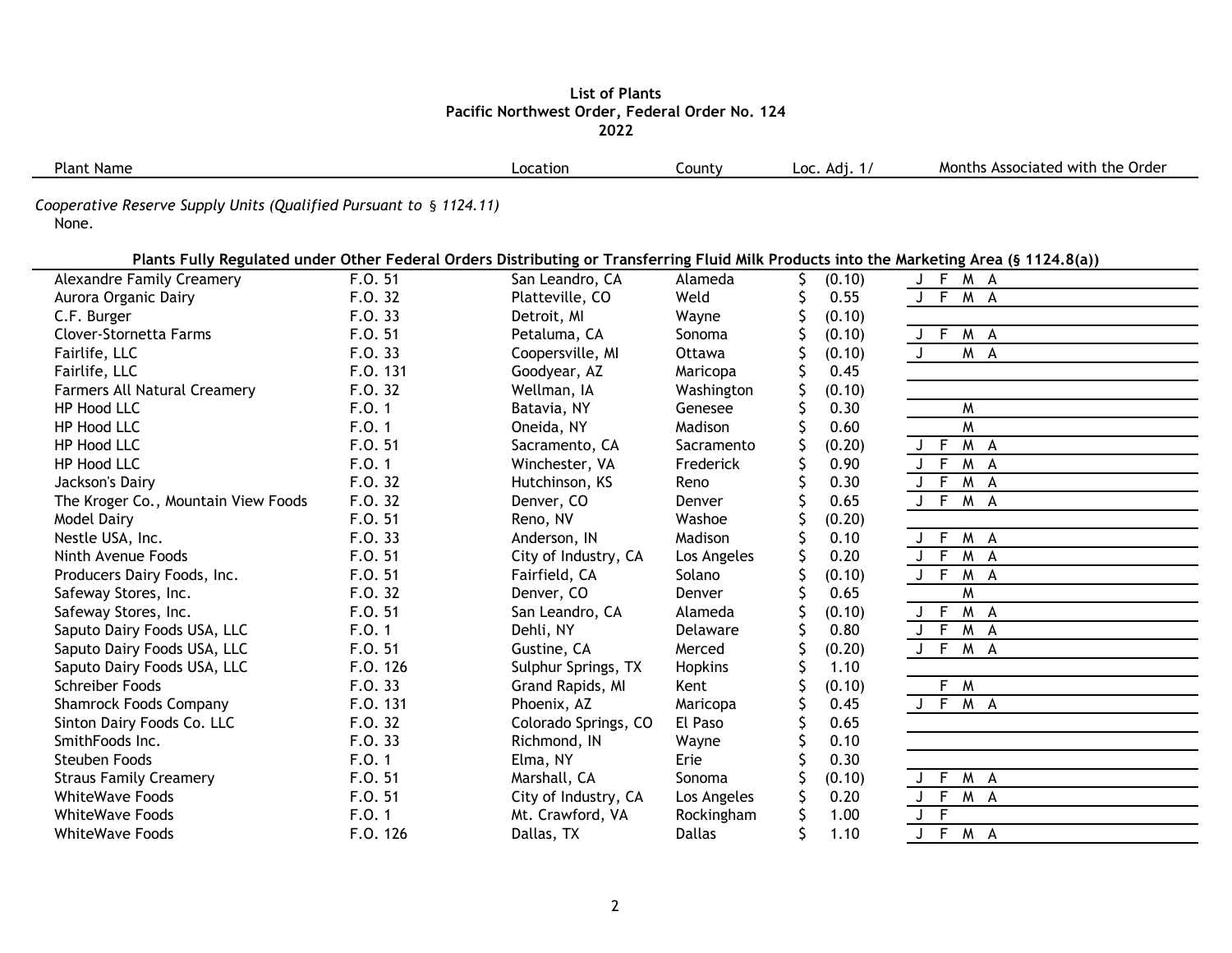## **List of Plants Pacific Northwest Order, Federal Order No. 124 2022**

| <b>Plant Name</b>                                                                       | Location                                                                      | County        | Loc. Adj. $1/$           | Months Associated with the Order |
|-----------------------------------------------------------------------------------------|-------------------------------------------------------------------------------|---------------|--------------------------|----------------------------------|
|                                                                                         |                                                                               |               |                          |                                  |
|                                                                                         | Producer-Handler Plants under the Pacific Northwest Order (§ 1124.8(b) & .10) |               |                          |                                  |
| Edward and/or Aileen Brandsma (d/b/a Edaleen Dairy)                                     | Lynden, WA                                                                    | Whatcom       |                          | F M A                            |
| Fishtrap Dairy II (d/b/a Twin Brook Creamery)                                           | Lynden, WA                                                                    | Whatcom       |                          | F M A                            |
| Fresh Breeze Organic Dairy, Inc.                                                        | Lynden, WA                                                                    | Whatcom       |                          |                                  |
| Garn L. Gilbert, et al. (d/b/a Country Morning Farms)                                   | Othello, WA                                                                   | <b>Adams</b>  | (0.15)                   | F M A                            |
| Lochmead Farms, Inc. (d/b/a Lochmead Dairy)                                             | Junction City, OR                                                             | Lane          |                          | F M A                            |
|                                                                                         |                                                                               |               |                          |                                  |
| Partially Regulated Distributing Plants under the Pacific Northwest Order (§ 1124.8(c)) |                                                                               |               |                          |                                  |
| Aurora Organic                                                                          | Columbia, MO                                                                  | Boone         | 0.10                     |                                  |
| Darigold, Inc.                                                                          | Boise, ID                                                                     | Ada           | (0.30)                   | J F M A                          |
| Fairlife, LLC                                                                           | Coopersville, MI                                                              | <b>Ottawa</b> | (0.10)                   |                                  |
| Gossner Foods, Inc.                                                                     | Logan, UT                                                                     | Cache         |                          | F M A                            |
| Meadow Gold                                                                             | Boise, ID                                                                     | Ada           | (0.30)                   | J F M A                          |
| <b>Meadow Gold</b>                                                                      | Great Falls, MT                                                               | Cascade       | (0.30)                   | J F M A                          |
| Saputo Dairy Foods USA, LLC                                                             | Murray, KY                                                                    | Calloway      | 0.80                     | A                                |
| <b>WhiteWave Foods</b>                                                                  | Mt. Crawford, VA                                                              | Rockingham    | 1.00                     |                                  |
| <b>WWF Operating Company</b>                                                            | Salt Lake City, UT                                                            | Salt Lake     |                          | J F M A                          |
| Ya Ya Foods                                                                             | Toronto, ON                                                                   | Canada        | (0.10)                   |                                  |
|                                                                                         |                                                                               |               |                          |                                  |
|                                                                                         | Exempt Plants under the Pacific Northwest Order (§ 1124.8(e))                 |               |                          |                                  |
| <b>Grace Harbor Farms</b>                                                               | Custer, WA                                                                    | Whatcom       | $\blacksquare$           | F M A                            |
| Organic Milk Exchange                                                                   | Aurora, OR                                                                    | Marion        | $\overline{\phantom{a}}$ | F.<br>M A                        |
| Organic Milk Exchange                                                                   | Tualatin, OR                                                                  | Washington    | $\blacksquare$           | F<br>M A                         |
| <b>Washington State University</b>                                                      | Pullman, WA                                                                   | Whitman       |                          | F<br>M A                         |
|                                                                                         |                                                                               |               |                          |                                  |

1/ Location adjustments are relative to King County, Washington, Class I differential of \$1.90.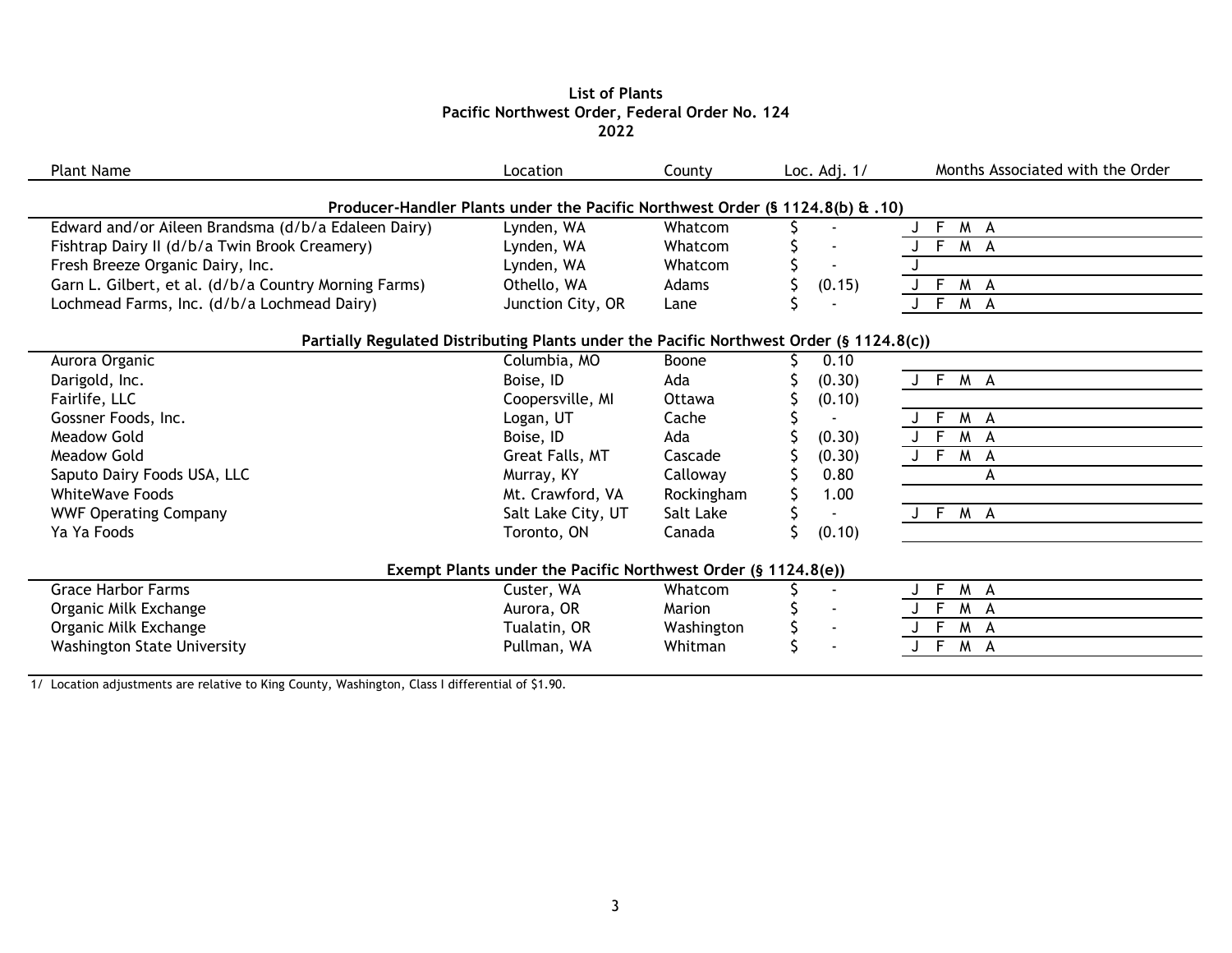# **List of Plants Arizona Order, Federal Order No. 131 2022**

| <b>Plant Name</b>                                              |          | Location                                       | County      | Loc. Adj. 1/         | Months Associated with the Order                                                                                                         |
|----------------------------------------------------------------|----------|------------------------------------------------|-------------|----------------------|------------------------------------------------------------------------------------------------------------------------------------------|
|                                                                |          | Plants Fully Regulated under the Arizona Order |             |                      |                                                                                                                                          |
| Pool Distributing Plants (includes $\S$ 1131.7(a),(b),(e),(h)) |          |                                                |             |                      |                                                                                                                                          |
| Danzeisen Dairy, LLC                                           |          | Laveen, AZ                                     | Maricopa    | \$                   | M A<br>F.                                                                                                                                |
| Fairlife, LLC                                                  |          | Goodyear, AZ                                   | Maricopa    | \$                   | F<br>A                                                                                                                                   |
| <b>GH Processing</b>                                           |          | Yuma, AZ                                       | Yuma        | (0.25)               | F.<br>M A                                                                                                                                |
| The Kroger Co., Tolleson Dairy                                 |          | Tolleson, AZ                                   | Maricopa    |                      | F.<br>M A                                                                                                                                |
| Safeway Stores, Inc.                                           |          | Tempe, AZ                                      | Maricopa    |                      | F M A                                                                                                                                    |
| Sarah Farms                                                    |          | Yuma, AZ                                       | Yuma        | (0.25)               | $J \overline{F}$<br>$M \land A$                                                                                                          |
| <b>Shamrock Foods Company</b>                                  |          | Phoenix, AZ                                    | Maricopa    | Ś                    | $J \overline{F}$<br>$M \Delta$                                                                                                           |
| Cooperative Pool Manufacturing Plants (§ 1131.7(d))            |          |                                                |             |                      |                                                                                                                                          |
| United Dairymen of Arizona                                     |          | Tempe, AZ                                      | Maricopa    | \$<br>$\blacksquare$ | J F M A                                                                                                                                  |
|                                                                |          | Qualified Cooperatives under the Arizona Order |             |                      |                                                                                                                                          |
| Cooperative Associations (Qualified Pursuant to § 1131.18)     |          |                                                |             |                      |                                                                                                                                          |
| United Dairymen of Arizona                                     |          | Tempe, AZ                                      |             |                      | J F M A                                                                                                                                  |
|                                                                |          |                                                |             |                      | Plants Fully Regulated under Other Federal Orders Distributing or Transferring Fluid Milk Products into the Marketing Area (§ 1131.8(a)) |
| <b>Alexandre Family Creamery</b>                               | F.O. 51  | San Leandro, CA                                | Alameda     | (0.55)               | F M A<br>J                                                                                                                               |
| Aurora Organic Dairy                                           | F.O. 32  | Platteville, CO                                | Weld        | 0.10                 | J F M A                                                                                                                                  |
| Clover-Stornetta Farms                                         | F.O. 51  | Petaluma, CA                                   | Sonoma      | (0.55)               | J F M A                                                                                                                                  |
| Darigold, Inc.                                                 | F.O. 124 | Portland, OR                                   | Multnomah   | (0.45)               | $J$ F<br>$M \Delta$                                                                                                                      |
| Fairlife, LLC                                                  | F.O. 33  | Coopersville, MI                               | Ottawa      | (0.55)               | $J$ F M A                                                                                                                                |
| <b>GH Dairy</b>                                                | F.O. 126 | El Paso, TX                                    | El Paso     | (0.10)               | $J$ F M A                                                                                                                                |
| HP Hood LLC                                                    | F.0.1    | Batavia, NY                                    | Genesee     | (0.15)               | M A                                                                                                                                      |
| HP Hood LLC                                                    | F.0.1    | Oneida, NY                                     | Madison     | 0.15                 |                                                                                                                                          |
| HP Hood LLC                                                    | F.O. 51  | Sacramento, CA                                 | Sacramento  | (0.65)               | J F M A                                                                                                                                  |
| Jackson's Dairy                                                | F.O. 32  | Hutchinson, KS                                 | Reno        | (0.15)               | J F M A                                                                                                                                  |
| The Kroger Co., Mountain View Foods                            | F.O. 32  | Denver, CO                                     | Denver      | 0.20                 | $J$ F<br>M A                                                                                                                             |
| Model Dairy - Producers                                        | F.O. 51  | Reno, NV                                       | Washoe      | (0.65)               | $\sqrt{F}$<br>J                                                                                                                          |
| Nestle USA, Inc.                                               | F.0.33   | Anderson, IN                                   | Madison     | (0.35)               | F.<br>M A<br>J                                                                                                                           |
| Ninth Avenue Foods                                             | F.O. 51  | City of Industry, CA                           | Los Angeles | \$<br>(0.25)         | $\overline{F}$<br>$M$ A<br>J                                                                                                             |
| <b>Plains Dairy Products</b>                                   | F.O. 126 | Amarillo, TX                                   | Potter      | \$<br>0.05           | $F$ M A                                                                                                                                  |